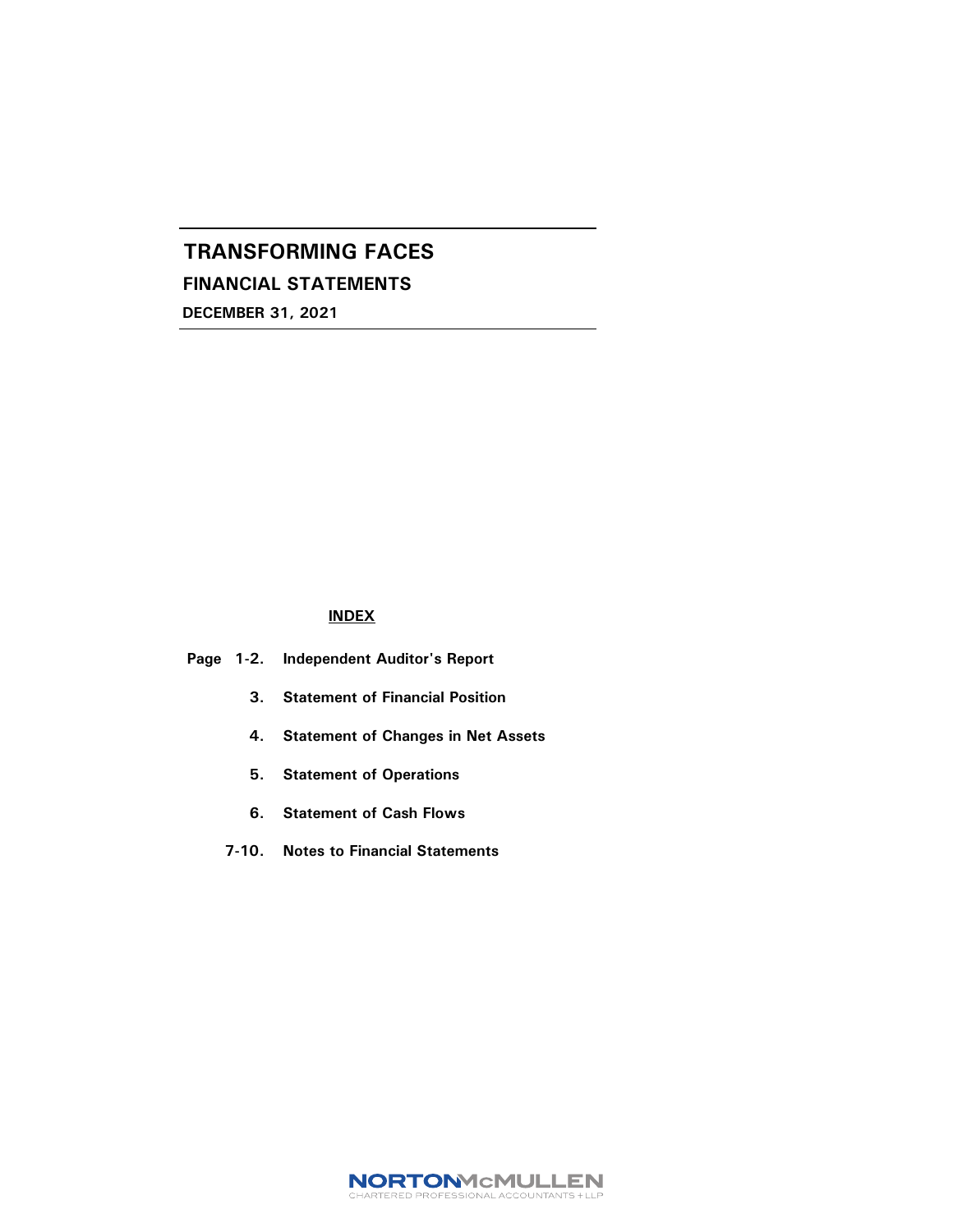

## INDEPENDENT AUDITOR'S REPORT

To the Board of Directors Transforming Faces TORONTO Ontario

#### Opinion

We have audited the accompanying financial statements of Transforming Faces which comprise the statement of financial position as at December 31, 2021 and the statement of operations, statement of changes in net assets and statement of cash flows for the year then ended and notes to the financial statements, including a summary of significant accounting policies.

In our opinion, the accompanying financial statements present fairly, in all material respects, the financial position of the entity as at December 31, 2021 and the results of its operations and its cash flows for the year then ended in accordance with Canadian accounting standards for not-for-profit organizations.

#### Basis for Opinion

We conducted our audit in accordance with Canadian generally accepted auditing standards. Our responsibilities under those standards are further described in the Auditor's Responsibilities for the Audit of the Financial Statements section of our report. We are independent of the entity in accordance with the ethical requirements that are relevant to our audit of the financial statements in Canada, and we have fulfilled our other responsibilities in accordance with these requirements. We believe that the audit evidence we have obtained is sufficient and appropriate to provide a basis for our opinion.

#### Other Matter

The financial statements of Transforming Faces for the year ended December 31, 2020 were audited by another auditor who expressed an unmodified opinion on these statements on March 9, 2021.

#### Responsibilities of Management and Those Charged with Governance for the Financial Statements

Management is responsible for the preparation and fair presentation of these financial statements in accordance with Canadian accounting standards for not-for-profit organizations and for such internal control as management determines is necessary to enable the preparation of financial statements that are free from material misstatement, whether due to fraud or error.

In preparing the financial statements, management is responsible for assessing the entity's ability to continue as a going concern, disclosing, as applicable, matters related to going concern and using the going concern basis of accounting unless management either intends to liquidate the entity or to cease operations, or has no realistic alternative but to do so.

Those charged with governance are responsible for overseeing the entity's financial reporting process.

#### Auditor's Responsibilities for the Audit of the Financial Statements

Our objectives are to obtain reasonable assurance about whether the financial statements as a whole are free from material misstatement, whether due to fraud or error, and to issue an auditor's report that includes our opinion. Reasonable assurance is a high level of assurance, but is not a guarantee that an audit conducted in accordance with Canadian generally accepted auditing standards will always detect a material misstatement when it exists. Misstatements can arise from fraud or error and are considered material if, individually or in the aggregate, they could reasonably be expected to influence the economic decisions of users taken on the basis of these financial statements.

WILLIAM L. MCMULLEN, CPA, CA JOHN C. KARRAM, CPA, CA, LPA RODNEY J. RUSSELL, CPA, CA

PAUL A. SIMPSON, CPA, CA, LPA PAUL W. MCMULLEN, CPA, CA, LPA MARK D. POTTER, CPA, CA, LPA

MICHAEL J. MCNEILL, CPA, CA, LPA PETER A. SIMPSON, CPA, CA, LPA MARC F. CERNELE, CPA, CA, LPA

#### **NORTON MCMULLEN LLP**

ONE VALLEYWOOD DRIVE SUITE 200 MARKHAM ONTARIO L3R 5L9 T 905-479-7001 F 905-479-0045

**- 1 -**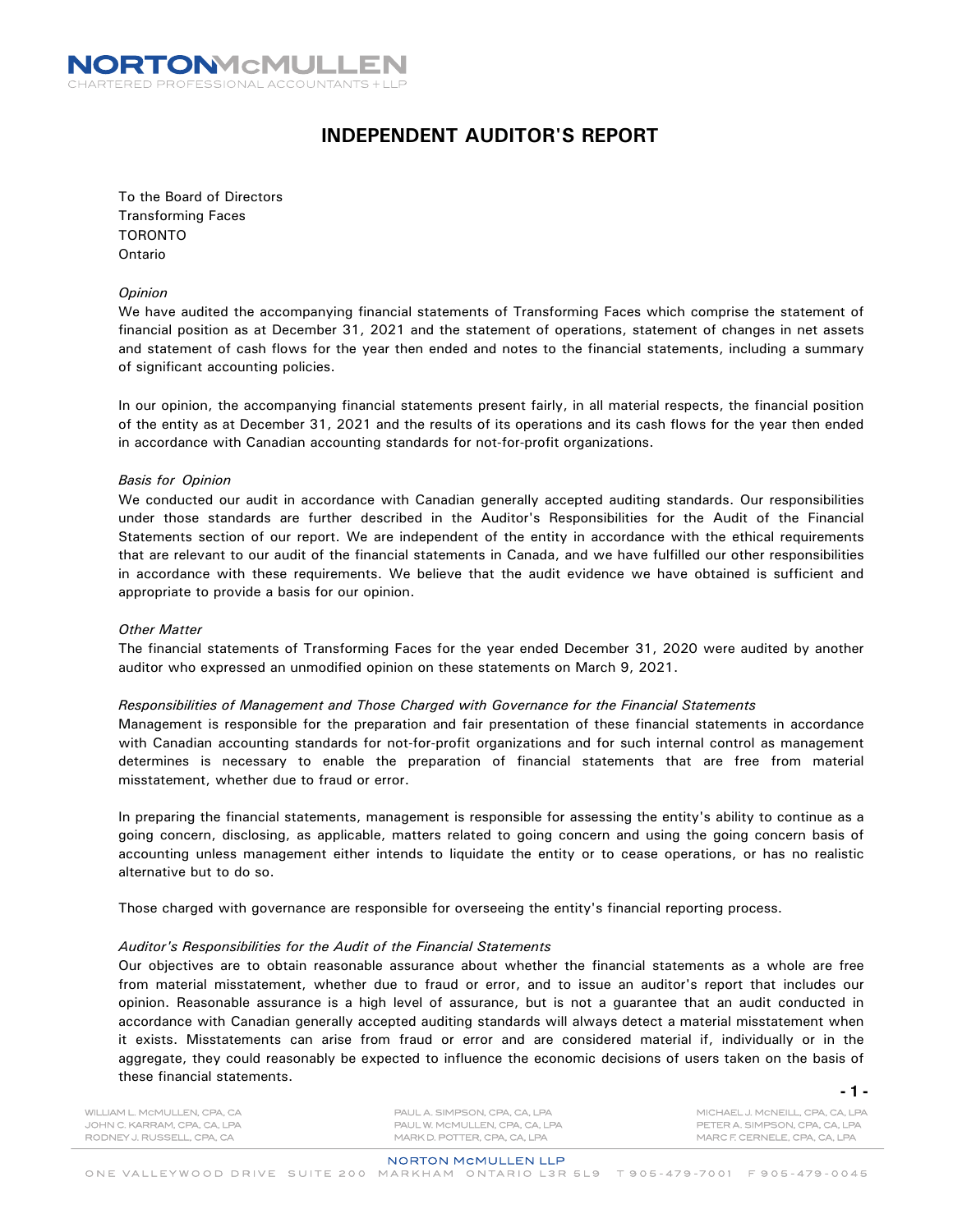As part of an audit in accordance with Canadian generally accepted auditing standards, we exercise professional judgment and maintain professional skepticism throughout the audit. We also:

- Identify and assess the risks of material misstatement of the financial statements, whether due to fraud or error, design and perform audit procedures responsive to those risks, and obtain audit evidence that is sufficient and appropriate to provide a basis for our opinion. The risk of not detecting a material misstatement resulting from fraud is higher than for one resulting from error, as fraud may involve collusion, forgery, intentional omissions, misrepresentations, or the override of internal control.
- Obtain an understanding of internal control relevant to the audit in order to design audit procedures that are appropriate in the circumstances, but not for the purpose of expressing an opinion on the effectiveness of the entity's internal control.
- Evaluate the appropriateness of accounting policies used and the reasonableness of accounting estimates and related disclosures made by management.
- Conclude on the appropriateness of management's use of the going concern basis of accounting and, based on the audit evidence obtained, whether a material uncertainty exists related to events or conditions that may cast significant doubt on the entity's ability to continue as a going concern. If we conclude that a material uncertainty exists, we are required to draw attention in our auditor's report to the related disclosures in the financial statements or, if such disclosures are inadequate, to modify our opinion. Our conclusions are based on the audit evidence obtained up to the date of our auditor's report. However, future events or conditions may cause the entity to cease to continue as a going concern.
- Evaluate the overall presentation, structure and content of the financial statements, including the disclosures, and whether the financial statements represent the underlying transactions and events in a manner that achieves fair presentation.

We communicate with those charged with governance regarding, among other matters, the planned scope and timing of the audit and significant audit findings, including any significant deficiencies in internal control that we identify during our audit.

Norton Me Muller UP

NORTON McMULLEN LLP Chartered Professional Accountants, Licensed Public Accountants

MARKHAM, Canada March 8, 2022

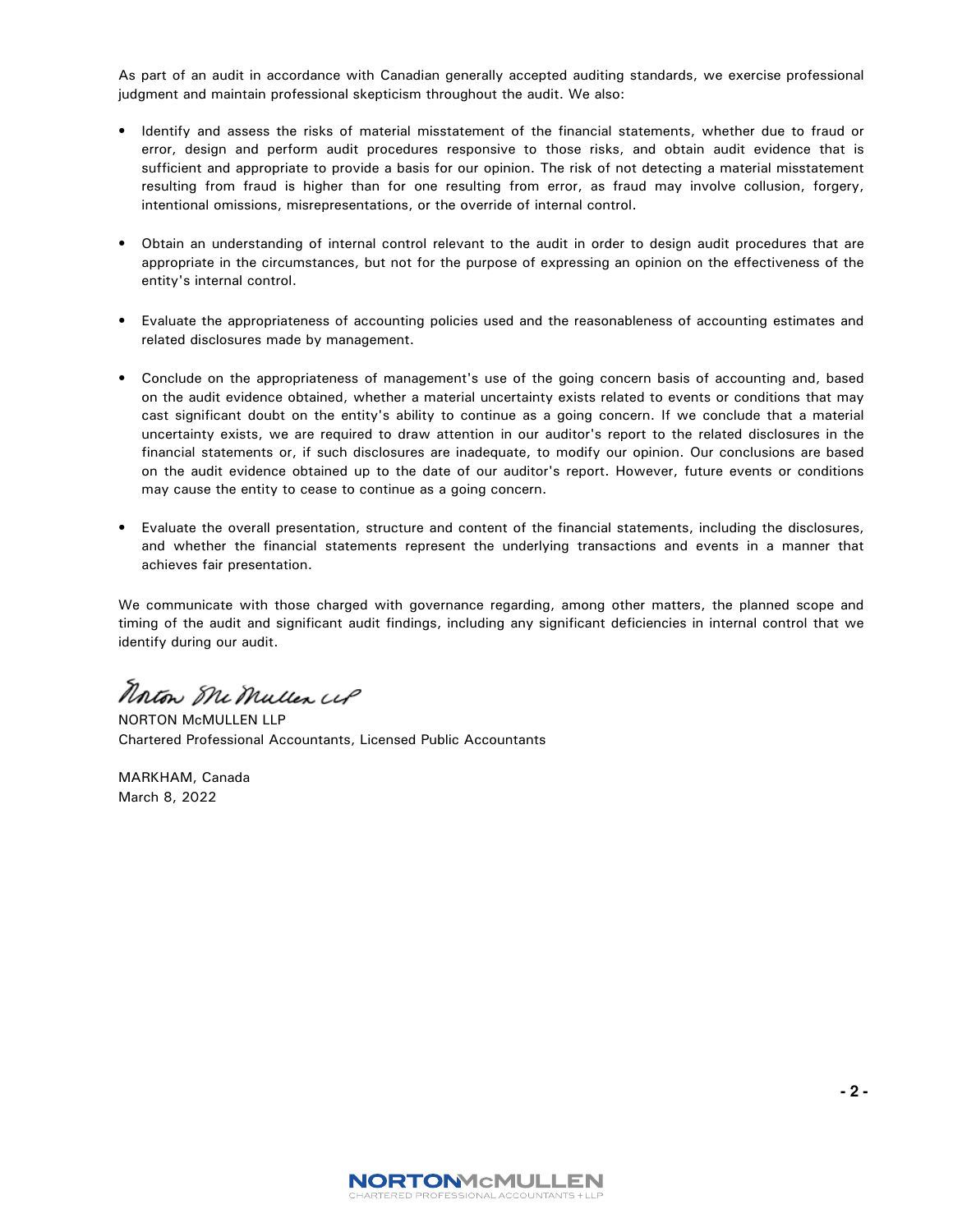## STATEMENT OF FINANCIAL POSITION

| As at December 31, | 2021 | 2020 |
|--------------------|------|------|

## ASSETS

| <b>Current</b><br>Cash<br>Temporary investment (Note 2)<br>Accounts receivable<br>Prepaid expenses | \$       | 499,099<br>4,217<br>28,147       | \$<br>283,335<br>75,121<br>18,477<br>8,334 |
|----------------------------------------------------------------------------------------------------|----------|----------------------------------|--------------------------------------------|
| Capital Assets (Note 3)                                                                            | \$       | 531,463<br>4,956                 | \$<br>385,267<br>2,913                     |
|                                                                                                    | \$       | 536,419                          | \$<br>388,180                              |
| <b>LIABILITIES</b>                                                                                 |          |                                  |                                            |
| <b>Current</b><br>Accounts payable and accrued liabilities<br>Deferred revenue (Note 4)            | \$<br>\$ | $6,524$ \$<br>123,643<br>130,167 | \$<br>1,625<br>42,500<br>44,125            |

## NET ASSETS 2006,252 344,055

Approved by the Board:

| -<br>Director | ---<br>. |
|---------------|----------|
|               |          |

\$ 536,419 \$ 388,180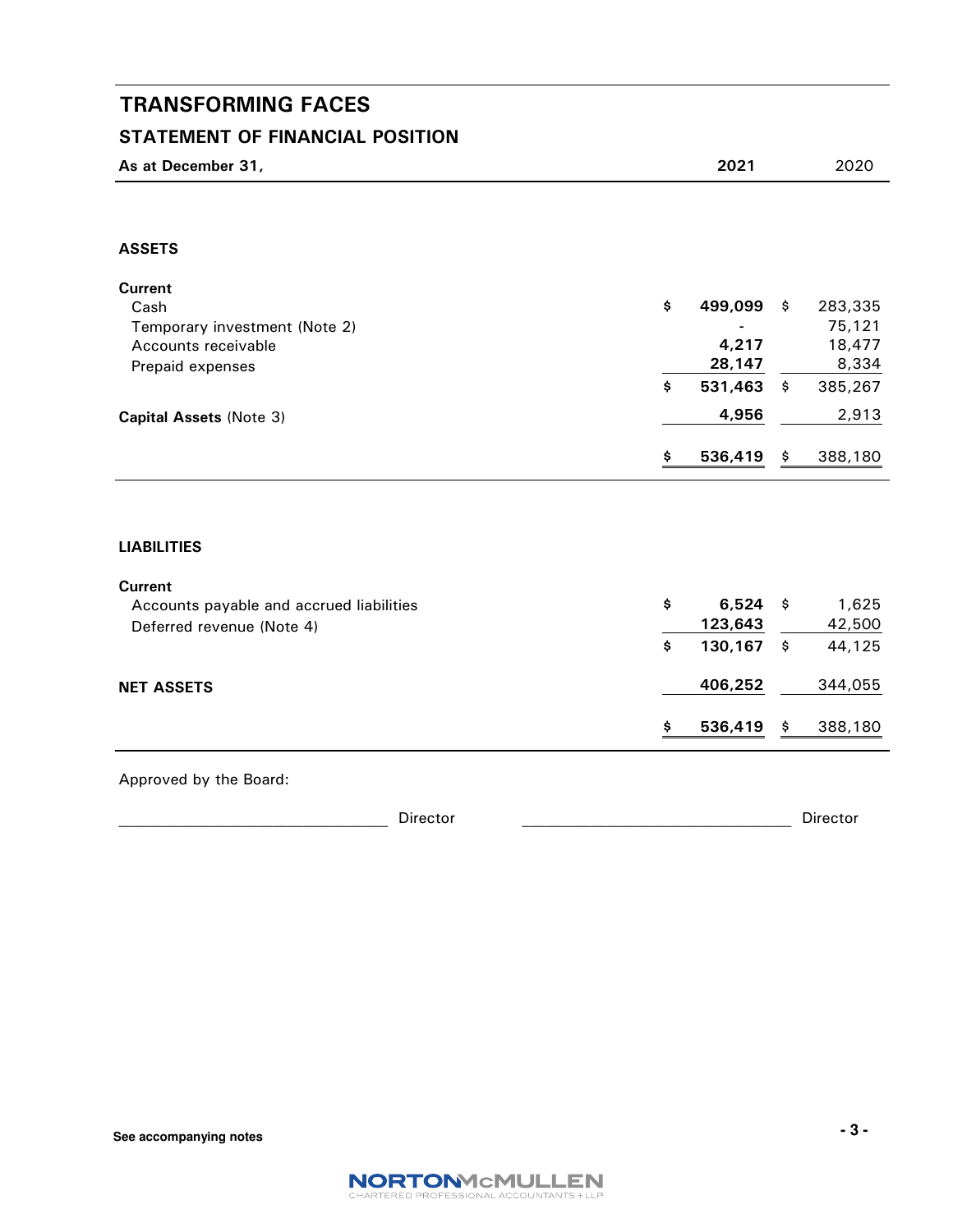## STATEMENT OF CHANGES IN NET ASSETS

| For the year ended December 31,               |   | 2021         |      | 2020     |
|-----------------------------------------------|---|--------------|------|----------|
|                                               |   |              |      |          |
| <b>NET ASSETS</b> - Beginning                 | s | $344.055$ \$ |      | 384,698  |
| Excess (deficiency) of revenues over expenses |   | 62,197       |      | (40,643) |
| <b>NET ASSETS - Ending</b>                    |   | 406,252      | - \$ | 344,055  |

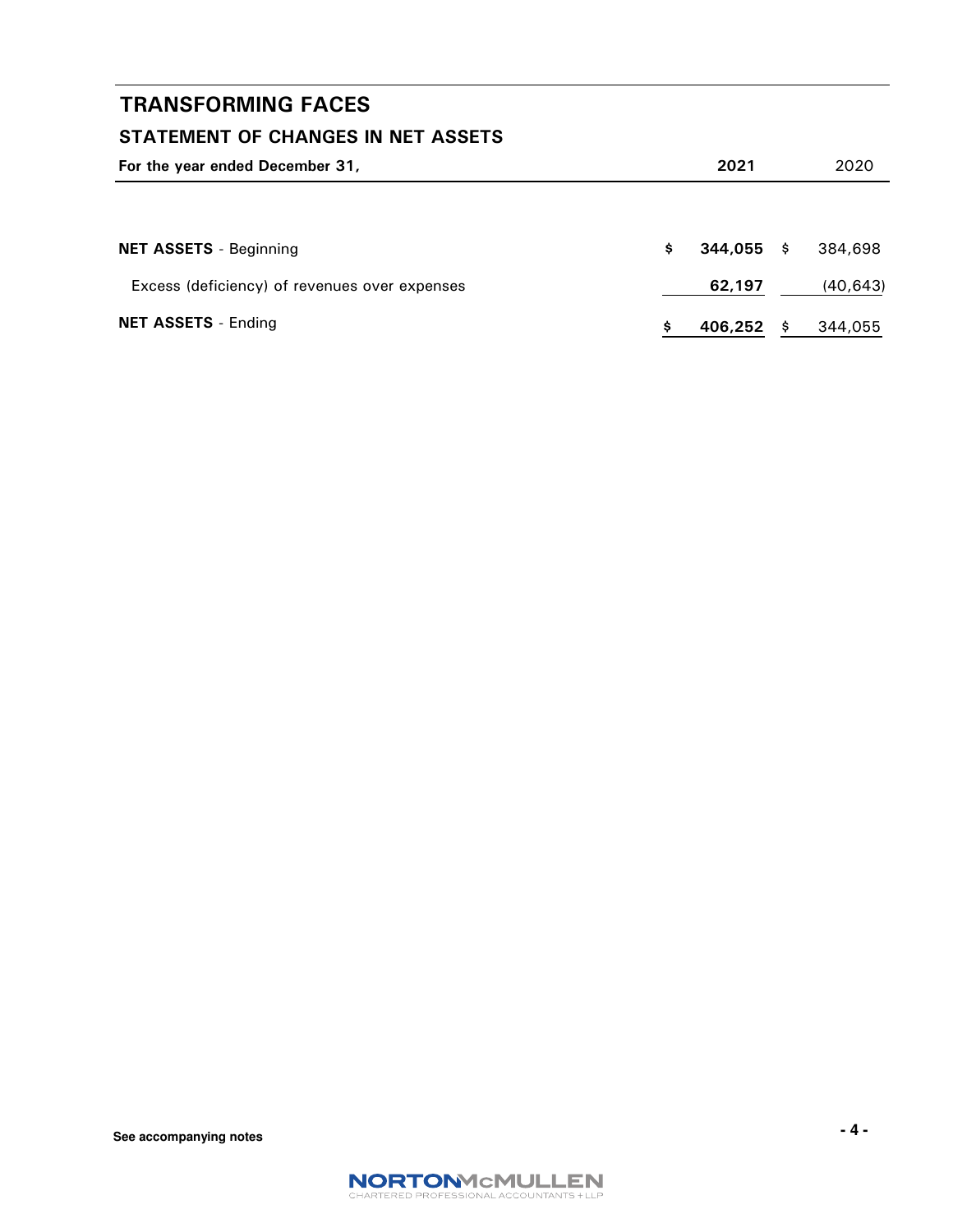## STATEMENT OF OPERATIONS

| For the year ended December 31,                      |    | 2021      | 2020            |
|------------------------------------------------------|----|-----------|-----------------|
|                                                      |    |           |                 |
| <b>REVENUES</b>                                      |    |           |                 |
| Grants from private foundation                       | \$ | 925,000   | \$1,075,000     |
| Other donations                                      |    | 267,370   | 261,443         |
| Donations from other charities                       |    | 213,157   | 76,833          |
| Government Covid-19 related assistance               |    | 190,594   | 178,341         |
| Sponsorship and other income                         |    | 7,509     | 3,939           |
| Interest                                             |    | 488       | 2,182           |
|                                                      | \$ | 1,604,118 | \$1,597,738     |
| <b>EXPENSES</b>                                      |    |           |                 |
| Programme                                            | Ŝ. | 1,263,733 | \$1,386,491     |
| Administration                                       |    | 148,723   | 138,139         |
| Communications and publicity                         |    | 120,831   | 111,304         |
| Governance                                           |    | 5,350     | 695             |
| Amortization                                         |    | 3,284     | 1,752           |
|                                                      | \$ | 1,541,921 | \$<br>1,638,381 |
| <b>EXCESS (DEFICIENCY) OF REVENUES OVER EXPENSES</b> | \$ | 62,197    | \$<br>(40, 643) |

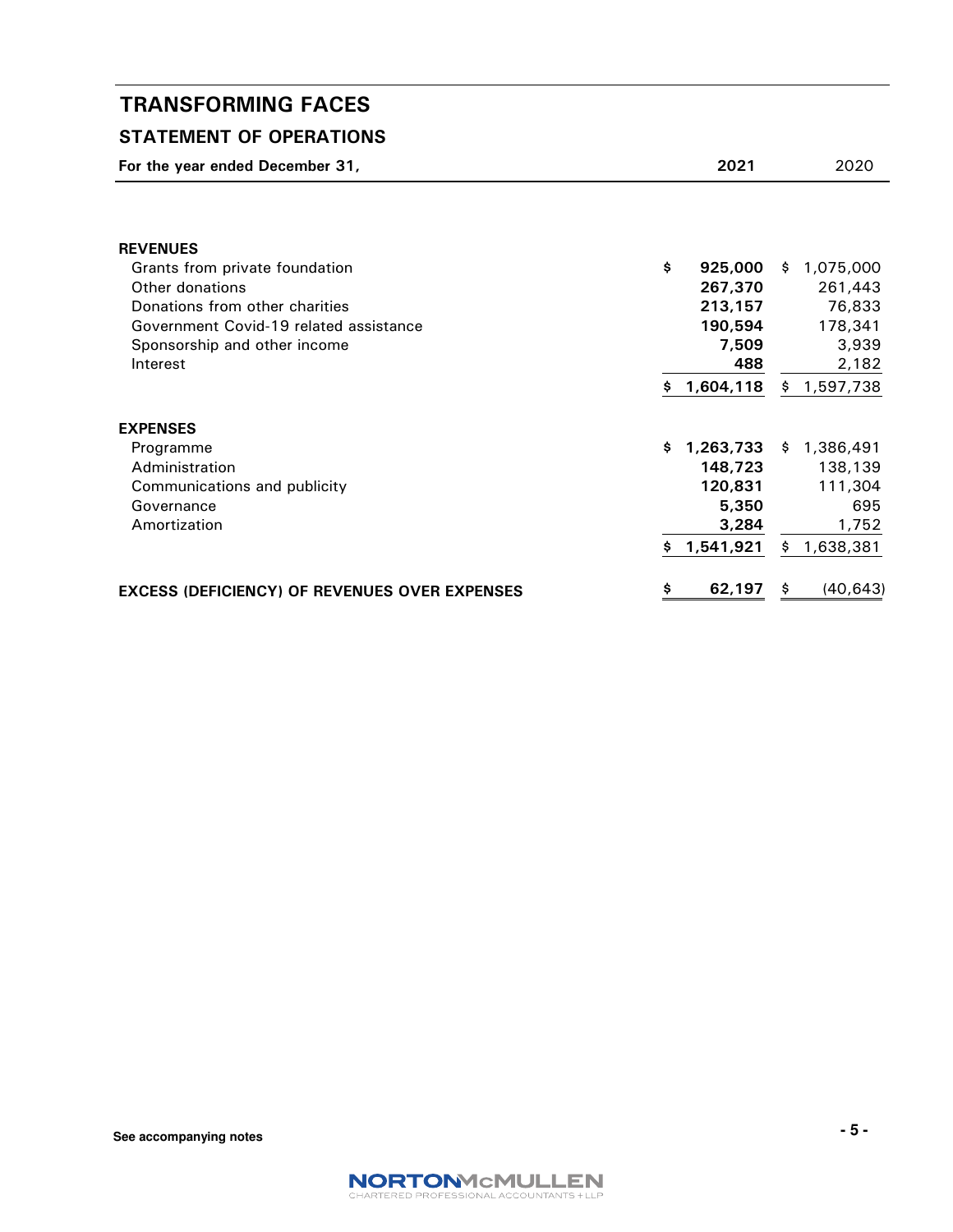## STATEMENT OF CASH FLOWS

For the year ended December 31, 2020 2021 2020

### CASH AND CASH EQUIVALENTS WERE PROVIDED BY (USED IN):

| <b>OPERATING ACTIVITIES</b>                      |                    |     |           |
|--------------------------------------------------|--------------------|-----|-----------|
| Excess (Deficiency) of revenues over expenses    | \$<br>62,197       | \$  | (40, 643) |
| Items not affecting cash:                        |                    |     |           |
| Amortization                                     | 3,284              |     | 1,752     |
|                                                  | \$<br>65,481       | \$  | (38, 891) |
| Net change in non-cash working capital balances: |                    |     |           |
| Accounts receivable                              | 14,260             |     | (7,083)   |
| Prepaid expenses                                 | (19, 813)          |     | 588       |
| Accounts payable and accrued liabilities         | 4,899              |     | (1,968)   |
| Deferred revenue                                 | 81,143             |     | 31,010    |
|                                                  | \$<br>145,970      | \$  | (16, 344) |
| <b>INVESTING ACTIVITIES</b>                      |                    |     |           |
| Purchase of capital assets                       | \$<br>$(5,327)$ \$ |     | (3, 174)  |
| Redemption of investments                        | 75,121             |     | 124,879   |
|                                                  | \$<br>69,794       | \$  | 121,705   |
| <b>INCREASE IN CASH</b>                          | \$<br>215,764      | -\$ | 105,361   |
| <b>CASH</b> - Beginning                          | 283,335            |     | 177,974   |
| <b>CASH</b> - Ending                             | \$<br>499,099      | Ş.  | 283,335   |

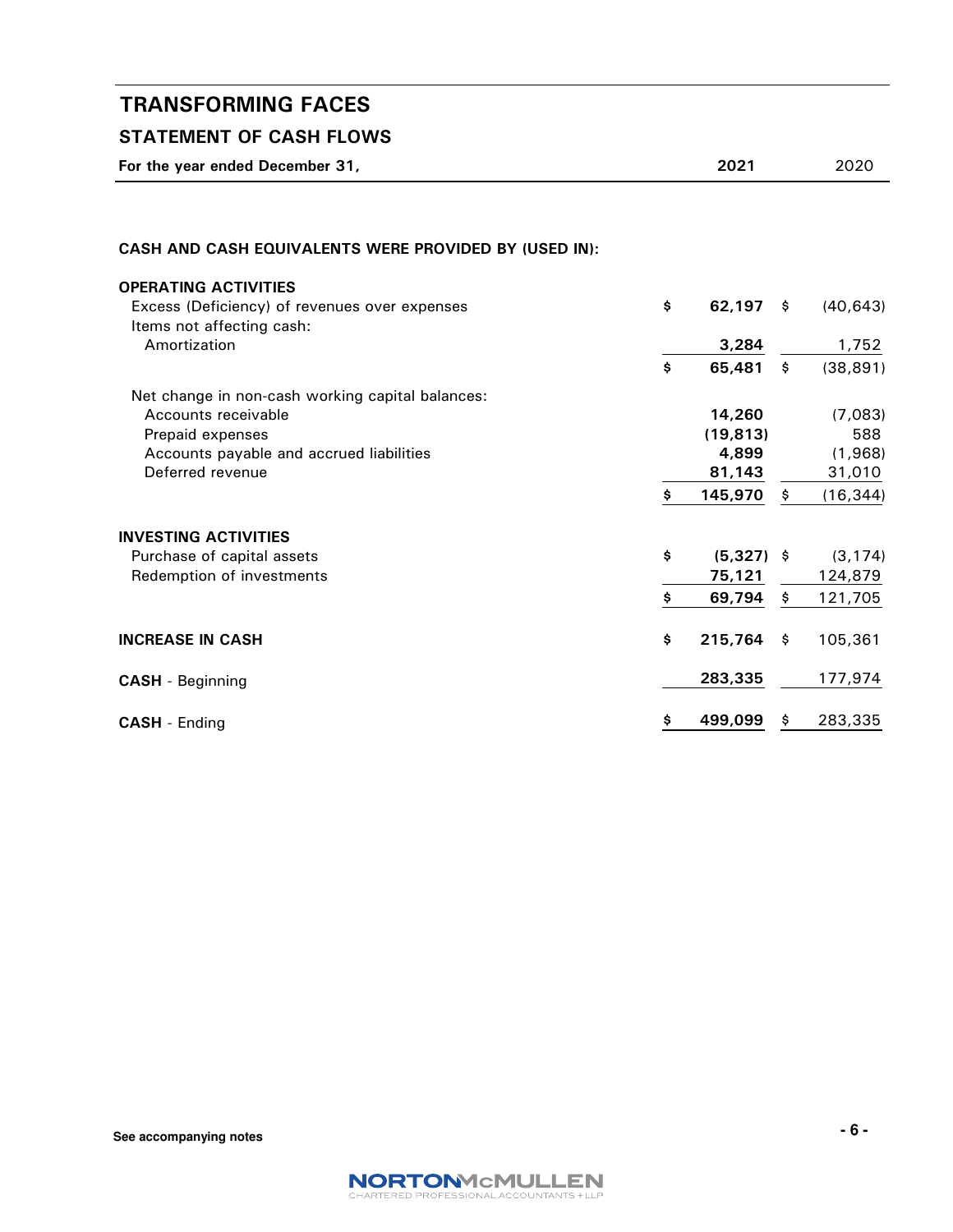# TRANSFORMING FACES NOTES TO FINANCIAL STATEMENTS

DECEMBER 31, 2021

### NATURE OF OPERATIONS

Transforming Faces (the "Organization") was incorporated under the Canada Corporation Act on May 26, 1999, and has been continued under the Canada Not-for-Profit corporations Act. The Organization is dedicated to improving the availability and quality of medical treatment and care of children and adults, with cleft lip and cleft palate, or related craniofacial disorders. The Organization provides funding, support and encouragement to improve the quality of long-term cleft management in developing countries and seeks to work alongside local organizations that are committed to the full development of the individual. The Organization is a registered charity under the Income Tax Act and accordingly, is exempt from income taxes, provided certain requirements of the Income Tax Act are met.

### 1. SIGNIFICANT ACCOUNTING POLICIES

These financial statements have been prepared in accordance with Canadian accounting standards for not-for-profit organizations and include the following significant accounting policies:

#### a) Use of Estimates

The preparation of financial statements in accordance with Canadian accounting standards for not-for-profit organizations requires management to make estimates and assumptions based on currently available information. Such estimates and assumptions affect the reported amounts of assets and liabilities as at the date of the financial statements and the reported amounts of revenues and expenses during the year. Actual results could differ from the estimates used. Significant estimates include the estimated useful life of capital assets.

#### b) Revenue Recognition

The Organization follows the deferral method of accounting for contributions. Externally restricted contributions are recognized as revenue in the year in which the related expenses are recognized. Unrestricted contributions are recognized as revenue when received or receivable if the amount to be received can be reasonably estimated and collection is reasonably assured. Government Covid-19 related assistance is recognized as revenue when received or receivable and collection is reasonably assured and when any conditions as to its use have been met.

Interest income is recognized as revenue as earned.

Sponsorships and other income is recognized as revenue when received.

#### c) Cash and Cash Equivalents

Cash and cash equivalents consist of cash held in the Organization's bank account.

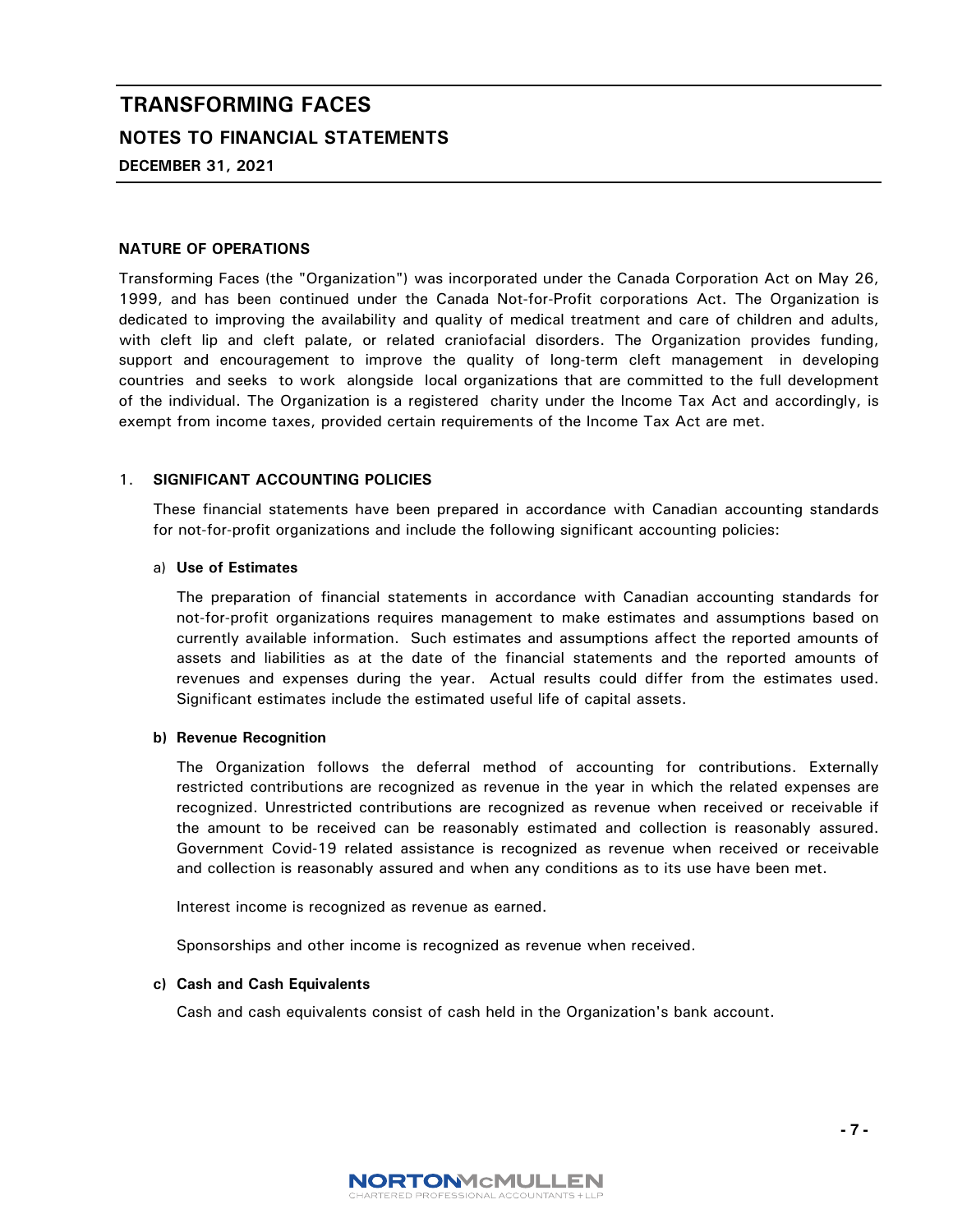### NOTES TO FINANCIAL STATEMENTS

DECEMBER 31, 2021

### 1. SIGNIFICANT ACCOUNTING POLICIES - Continued

### d) Contributed Services

The Organization benefits from the voluntary services of many supporters. Since these services are not normally purchased by the corporation and because of the difficulty of determining their fair value, contributed services are not recognized in the financial statements.

### e) Administration Expenses

Salary costs are allocated to the Organization's various programs based on the amounts that are directly related to programme, administration, and communications and publicity activities.

### f) Financial Instruments

### Measurement of Financial Instruments

The Organization initially measures its financial assets and liabilities at fair value. The Organization subsequently measures all its financial assets and financial liabilities at amortized cost.

Financial assets measured at amortized cost include cash, short-term investments and accounts receivable. Financial liabilities measured at amortized cost includes accounts payable and accrued liabilities.

The Organization has no financial assets measured at fair value and has not elected to carry any financial asset or liability at fair value.

### g) Capital Assets

Capital assets are recorded at cost. Amortization is being provided over the estimated useful life of the assets using the following annual rate and method:

|                  | Rate    |               |
|------------------|---------|---------------|
| Office Equipment | 3 vears | Straight line |

#### h) Foreign Operations

The Organization has adopted the policy of charging foreign current and capital expenditures in program expenses. This policy is based on the practice that such equipment does not always return to the Organization's use outside of their current programs. The Organization does have control through its representatives and onsite visits by management and employees over such assets.

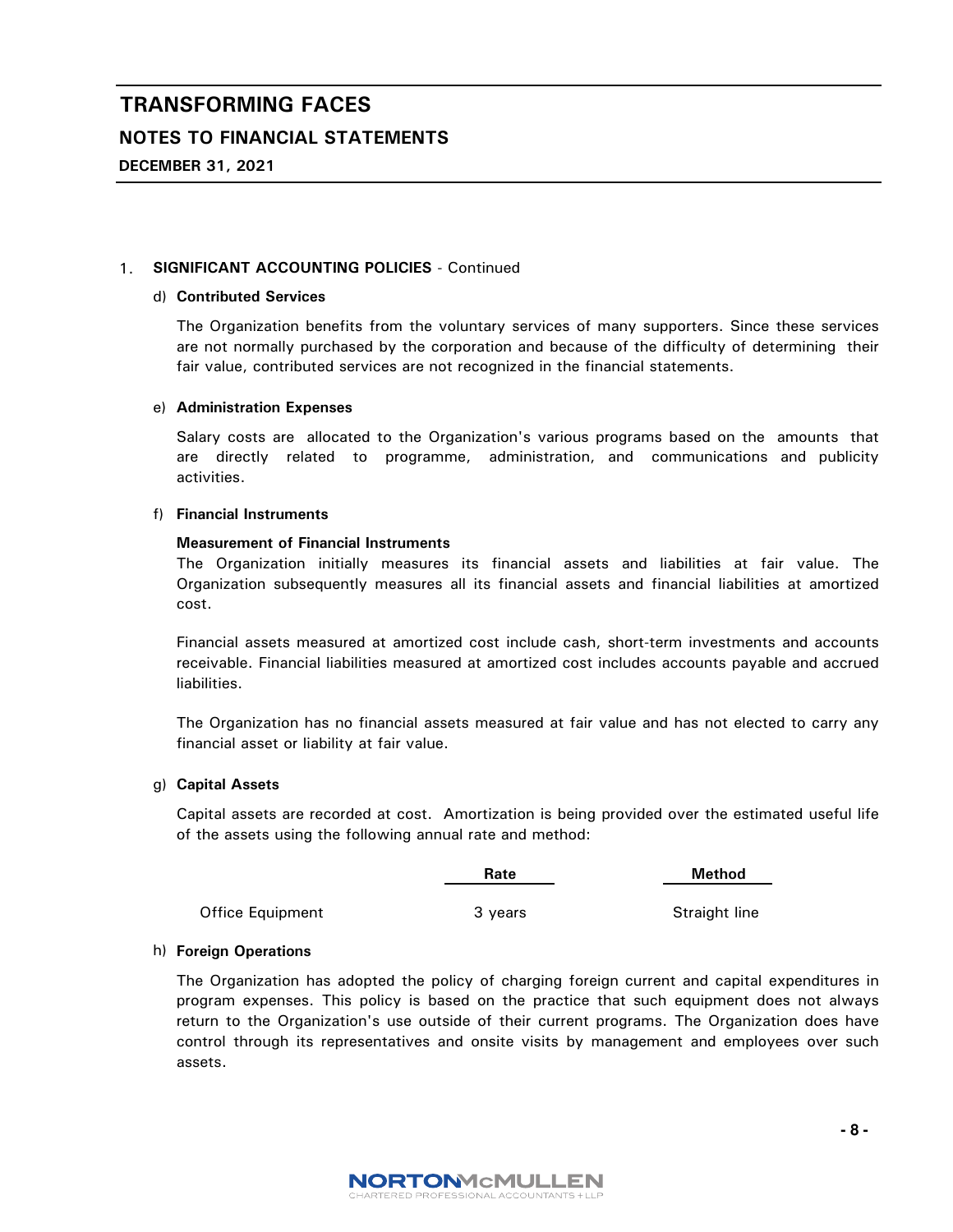### NOTES TO FINANCIAL STATEMENTS

DECEMBER 31, 2021

### 2. INVESTMENTS

Investments consist of the following:

|                                   | 2021 | 2020                                 |
|-----------------------------------|------|--------------------------------------|
| Guaranteed investment certificate |      | $\frac{1}{2}$ - $\frac{1}{2}$ 75.121 |

### 3. CAPITAL ASSETS

Capital assets consist of the following:

|                  | 2021        |                                           |  | 2020                     |  |                   |
|------------------|-------------|-------------------------------------------|--|--------------------------|--|-------------------|
|                  | Cost        | <b>Accumulated</b><br><b>Amortization</b> |  | <b>Net Book</b><br>Value |  | Net Book<br>Value |
| Office equipment | $13.903$ \$ | $8.947$ \$                                |  | 4,956                    |  | 2,913             |

### 4. DEFERRED CONTRIBUTIONS

Deferred contributions consists of donor restricted contributions which have not been spent as at the year-end. The change in deferred contributions is as follows:

|                                                            |     | 2021                |      | 2020                |
|------------------------------------------------------------|-----|---------------------|------|---------------------|
| <b>BALANCE</b> - Beginning                                 | \$. | 42,500              | - \$ | 11,490              |
| Add: Funds received<br>Less: Amounts recognized as revenue |     | 123,643<br>(42,500) |      | 42,500<br>(11, 490) |
| <b>BALANCE</b> - Ending                                    |     | 123,643             |      | 42,500              |

### 5. ECONOMIC DEPENDENCE

The Organization receives a significant portion of its revenue from one foundation. The grant from the foundation represented 41% of total revenue received in 2021 and 67% of total revenue received in 2020.